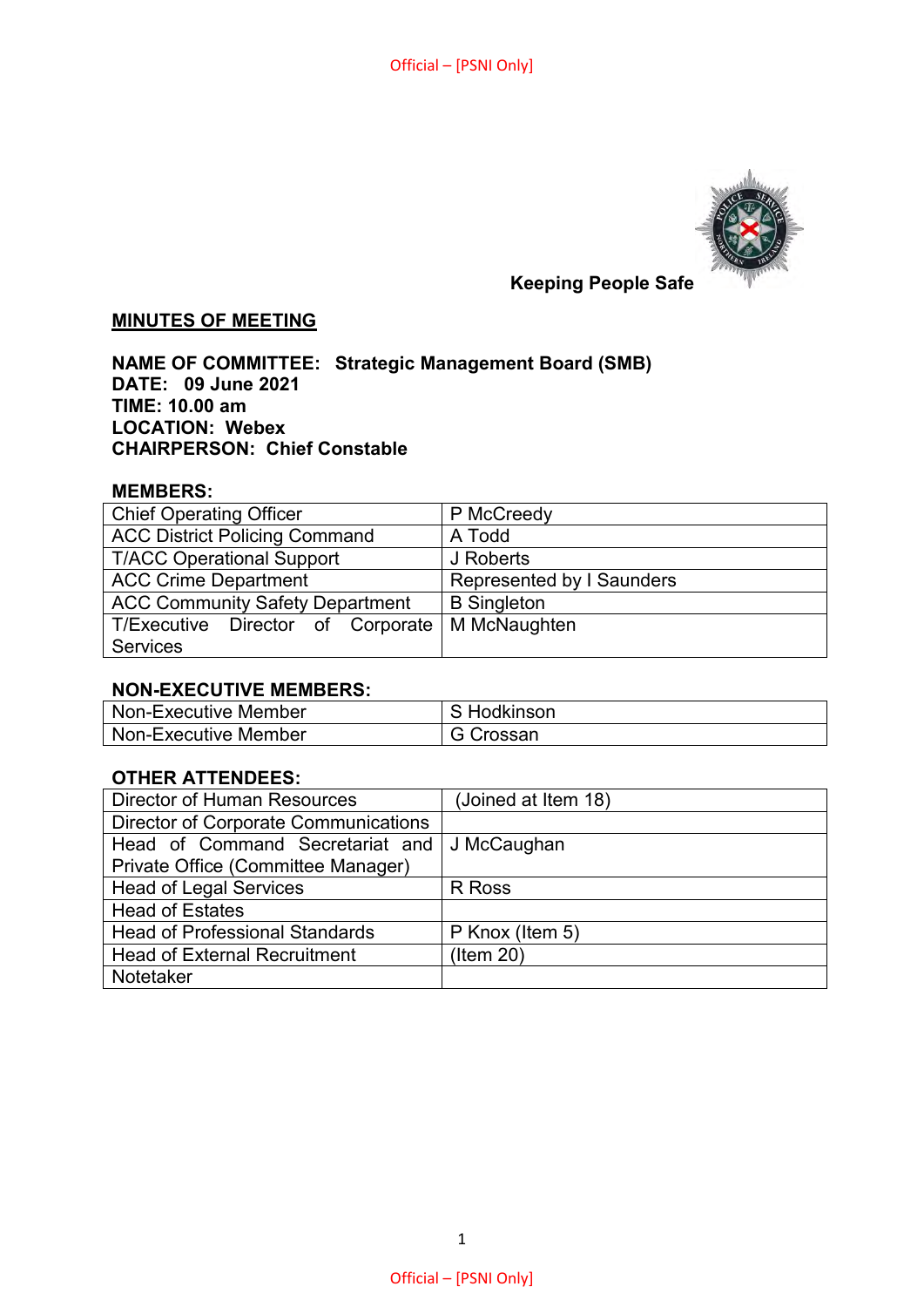# **ACTIONS assigned by the Chair are highlighted in blue text.**

| Item No |                                                                                                                                                                                                                                                                                                                                                                 |
|---------|-----------------------------------------------------------------------------------------------------------------------------------------------------------------------------------------------------------------------------------------------------------------------------------------------------------------------------------------------------------------|
| 1.0     | 75/21 Welcome and Apologies                                                                                                                                                                                                                                                                                                                                     |
|         | Apologies noted from ACC Crime Department. Apologies noted from<br>Director of Human Resources who will be joining the meeting later.                                                                                                                                                                                                                           |
| 2.0     | 76/21 Declaration of Conflict of Interest                                                                                                                                                                                                                                                                                                                       |
|         | The Deputy Chief Constable stated that as per decision taken at Service<br>Executive Board on 18 January 2017, in line with good corporate<br>governance practice as set out by the NI Audit Office, members and any<br>persons in attendance were to declare any conflict of interest with any<br>items on the agenda, which would be recorded in the minutes. |
|         | No Declarations of Conflict of Interest were raised.                                                                                                                                                                                                                                                                                                            |
| 3.0     | 77/21 Minutes of Previous meetings                                                                                                                                                                                                                                                                                                                              |
|         | The minutes from the meeting on 12 May 2021 were approved.                                                                                                                                                                                                                                                                                                      |
| 4.0     | 78/21 Actions Arising from previous meetings                                                                                                                                                                                                                                                                                                                    |
|         | The Committee Manager updated members on the progress of the<br>actions. Members agreed on actions to close including Action 21~26.<br>The Action Register was updated accordingly.                                                                                                                                                                             |
|         | <b>Decision:</b>                                                                                                                                                                                                                                                                                                                                                |
|         | Members agreed that Action 20~55 should be reallocated to Chief<br><b>Operating Officer.</b>                                                                                                                                                                                                                                                                    |
| 5.0     | 90/21 Code of Ethics Review                                                                                                                                                                                                                                                                                                                                     |
|         | Head of Professional Standards updated members on the key changes<br>to the Code of Ethics and the consultation process already undertaken.<br>Members were briefed on the routemap and timeline for the draft report.                                                                                                                                          |
|         | <b>Decisions:</b>                                                                                                                                                                                                                                                                                                                                               |
|         | Members agreed that it should be our ambition that in the longer<br>term that the Code of Ethics should be applicable for both police<br>officers and police staff and that this would be progressed within<br>the People and Culture Strategy.                                                                                                                 |
|         | Members agreed the draft Code of Ethics report and approved<br>submission to the Policing Board Performance Committee.                                                                                                                                                                                                                                          |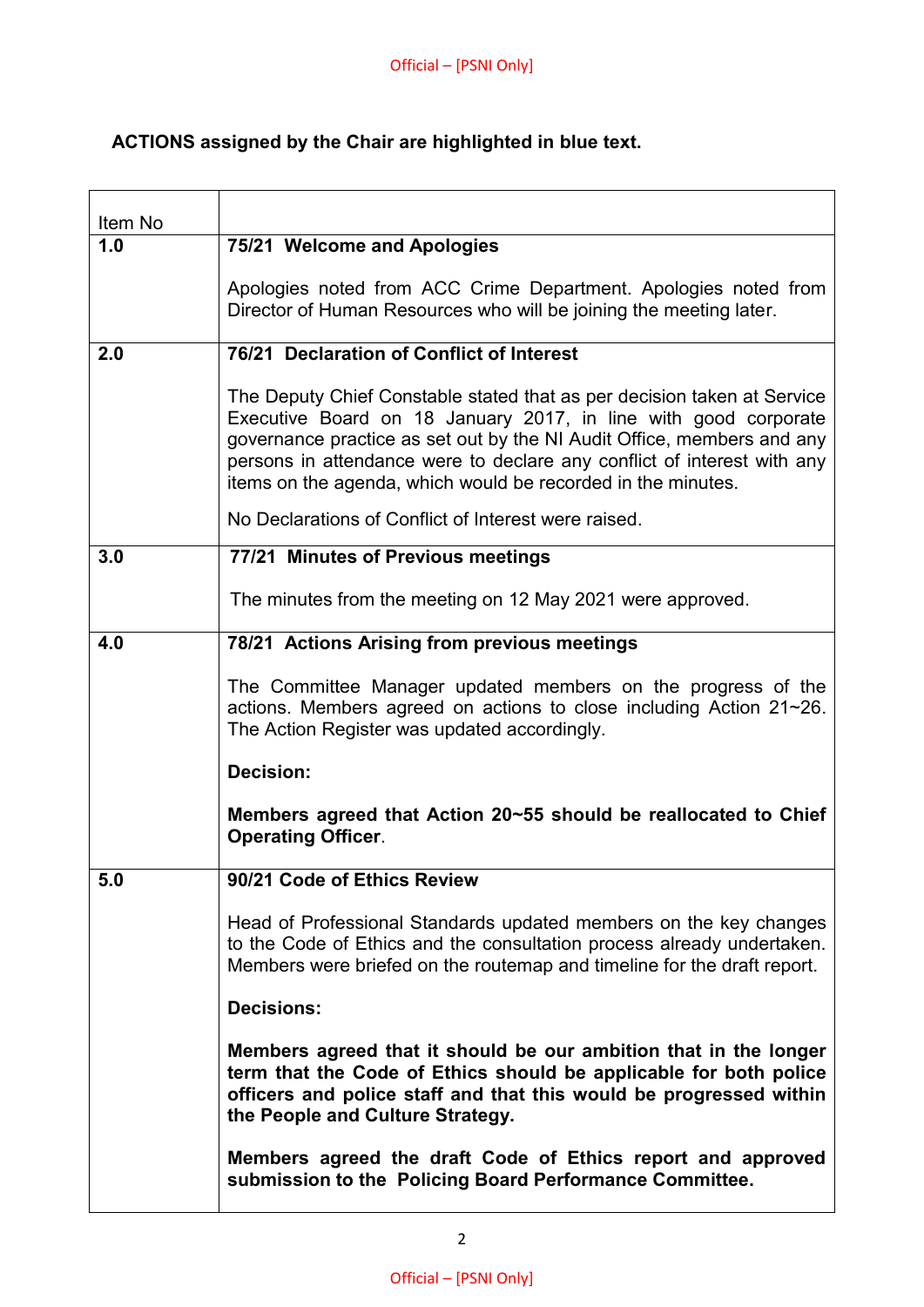| 6.0 | 79/21 Highlight Reports for Governance Boards                                                                                                                                                                                                                                                                  |
|-----|----------------------------------------------------------------------------------------------------------------------------------------------------------------------------------------------------------------------------------------------------------------------------------------------------------------|
|     | The Chief Operating officer referred to the summary provided from the<br>most recent People and Culture Board (PCB) which was previously<br>circulated.                                                                                                                                                        |
|     | The Chief Operating Officer referred to the summary provided from the<br>most recent Service Performance Board (SPB) which was previously<br>circulated. Members discussed the alarming growth in the children at<br>risk figures and the need for preparation to effectively address this<br>national demand. |
|     | The update reports were noted.                                                                                                                                                                                                                                                                                 |
| 7.0 | 80/21 New Draft Terms of Reference for People & Culture Board                                                                                                                                                                                                                                                  |
|     | The Chief Operating Officer briefed Members on the updated Terms on<br>Reference for People and Culture Board including the change in Chair<br>and frequency of meetings.                                                                                                                                      |
|     | <b>Decision:</b>                                                                                                                                                                                                                                                                                               |
|     | Members approved the new Terms of Reference for People and<br><b>Culture Board.</b>                                                                                                                                                                                                                            |
| 8.0 | 81/21 Corporate Risk Register                                                                                                                                                                                                                                                                                  |
|     | Officer<br>briefed<br><b>The</b><br>Chief<br>Operating<br>members<br>the<br>two<br>on<br>recommendations. Members discussed each risk in turn.                                                                                                                                                                 |
|     | <b>Future Funding (Beyond 2021/2022)</b>                                                                                                                                                                                                                                                                       |
|     | Members noted the Future Funding risk.                                                                                                                                                                                                                                                                         |
|     | <b>Mandatory Training</b>                                                                                                                                                                                                                                                                                      |
|     | Members discussed the backlog of training including driving training due<br>to Covid-19.                                                                                                                                                                                                                       |
|     | Action: Chief Operating Officer to provide projections on<br>timeframes for clearing training backlogs for August SMB - Chief<br><b>Operating Officer.</b>                                                                                                                                                     |
|     | <b>EU Exit</b>                                                                                                                                                                                                                                                                                                 |
|     | ACC Community Safety Department informed members that an options<br>paper would be submitted to the Senior Executive Team Meeting as<br>soon as possible.                                                                                                                                                      |
|     | Decision: Members agreed to revisit scoring of the EU Exit risk at<br>the July SMB.                                                                                                                                                                                                                            |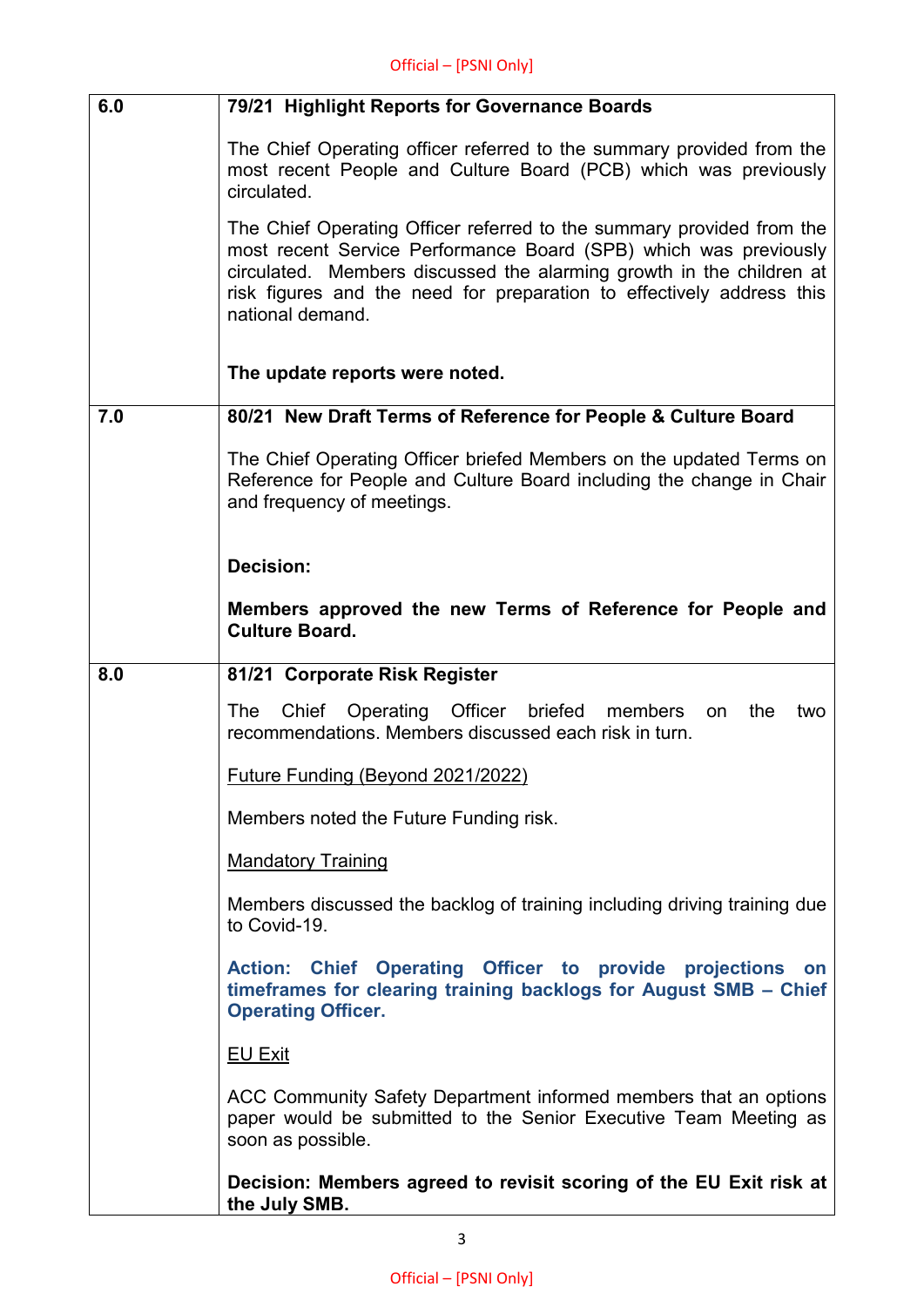| Legacy Discovery and Disclosure |
|---------------------------------|
|---------------------------------|

T/ACC Operational Support Department updated members on the Legacy Discovery and Disclosure Risk.

**Decision: Members agreed that the Legacy Discovery and Disclosure Risk is to be reviewed.**

**Action: T/ACC Operational Support to review Legacy Discovery and Disclosure risk – T/ACC Operational Support Department.**

Sickness Absence and Duty Adjustments

Chief Operating Officer briefed members on the recommendation that the Sickness Absence and Duty Adjustment corporate risk be deescalated to the HR Departmental Risk Register where it will continued to be monitored. **Decision: Members agreed that the Sickness Absence and Duty Adjustments risk should be de-escalated to the HR Departmental Risk Register.**

**Action:**

**Sickness Absence and Duty Adjustments risk to be de-escalated from Corporate Risk Register to the HR Departmental Risk Register – Chief Operating Officer.**

Terrorist Attack

Members noted the Terrorist Attack risk.

Records Management

Members noted the Records Management Risk.

Crime Recording

Members discussed the Crime Recording Risk.

**Action:**

**Deputy Chief Constable to present a plan to July SMB to address the poor standards of Crime Recording – Deputy Chief Constable.**

**Members availed of a break from 11.00am-11.10am.**

## **9.0 82/21 Overview Report**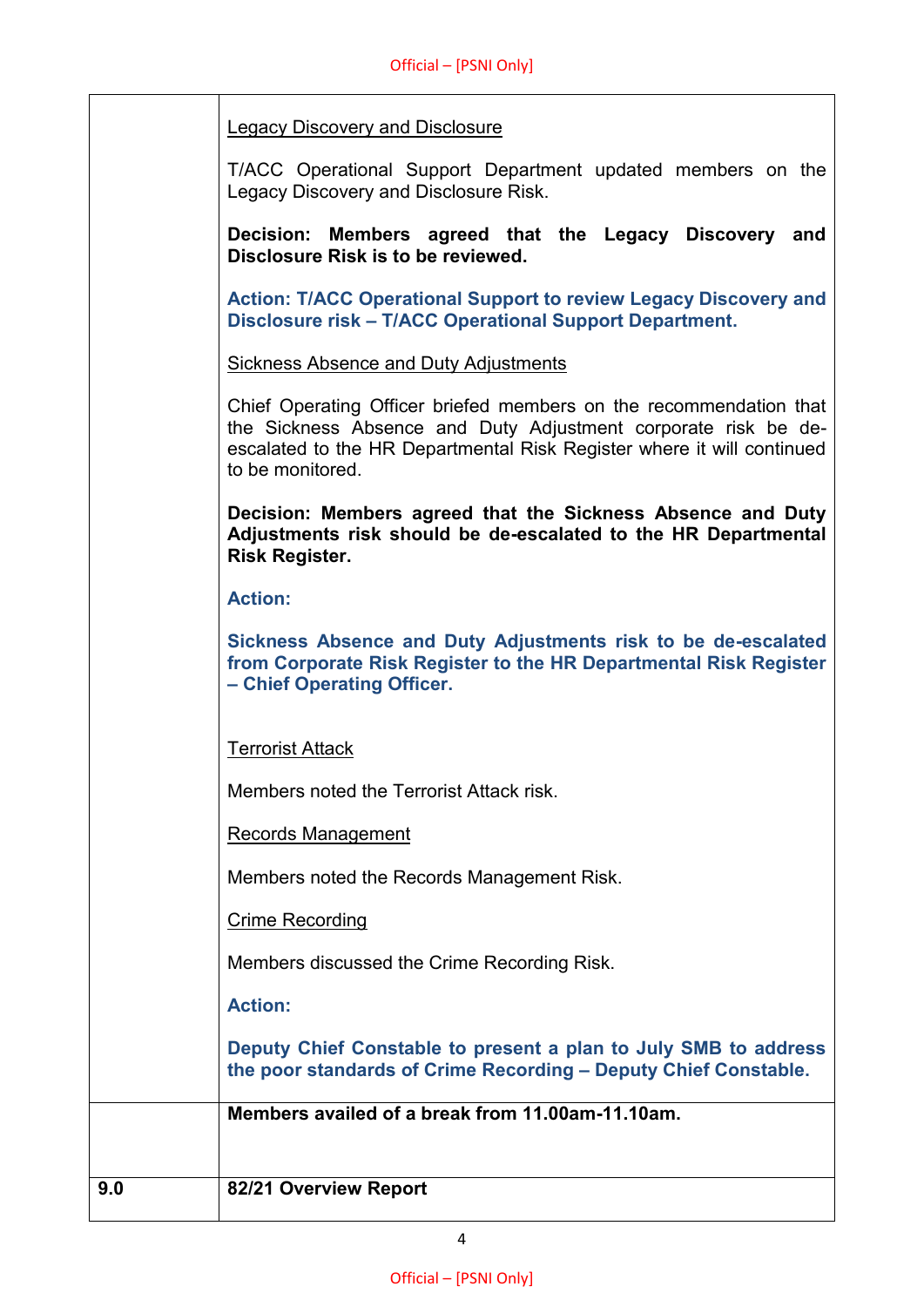|      | The Chief Operating Officer updated members on the Overview<br>headlines. Members discussed how recurring themes from policing in<br>the pandemic reports/ inspections could be used to effect sustainable<br>change. Members also discussed and agreed the need to set realistic<br>end dates, ensuring an appropriate contingency period is included. |
|------|---------------------------------------------------------------------------------------------------------------------------------------------------------------------------------------------------------------------------------------------------------------------------------------------------------------------------------------------------------|
|      | <b>Decisions:</b>                                                                                                                                                                                                                                                                                                                                       |
|      | Members agreed that the corporate approach to the Policing in the<br>Pandemic recommendations was worthwhile.                                                                                                                                                                                                                                           |
|      | <b>Action:</b>                                                                                                                                                                                                                                                                                                                                          |
|      | Members agreed that an Overview report bi-annually to outline<br>what recommendations have been closed in that time period and<br>the benefits of those recommendations should be produced - Chief<br><b>Operating Officer.</b>                                                                                                                         |
|      | Members noted the report.                                                                                                                                                                                                                                                                                                                               |
| 10.0 | 83/21 Annual Risk Management Report                                                                                                                                                                                                                                                                                                                     |
|      | The Chief Operating Officer highlighted to members the changes in<br>approach to risk management.                                                                                                                                                                                                                                                       |
|      | <b>Members approved the report</b>                                                                                                                                                                                                                                                                                                                      |
| 11.0 | 84/21 ARAC Annual Report                                                                                                                                                                                                                                                                                                                                |
|      | Non-Executive Chair advised members that ARAC is required under its<br>terms of reference to provide an annual report to SMB.                                                                                                                                                                                                                           |
|      | Members noted the report.                                                                                                                                                                                                                                                                                                                               |
| 12.0 | 85/21 Finance Report                                                                                                                                                                                                                                                                                                                                    |
|      | T/Executive Director of Corporate Services advised members that year<br>to date pressures are emerging in relation to police and staff overtime<br>together with transport costs and that as part of the Overtime Reduction<br>Strategy each business area is required to produce and monitor a<br>monthly list of 'Top 10' overtime earners.           |
|      | <b>Action:</b>                                                                                                                                                                                                                                                                                                                                          |
|      | The Deputy Chief Constable directed that everyone needs to focus<br>upon reducing overtime usage and that intrusive checks are<br>carried out to understand the risks posed by officers working<br>excessively high levels of overtime - All ACCs and ACOs.                                                                                             |
|      | Members noted the report.                                                                                                                                                                                                                                                                                                                               |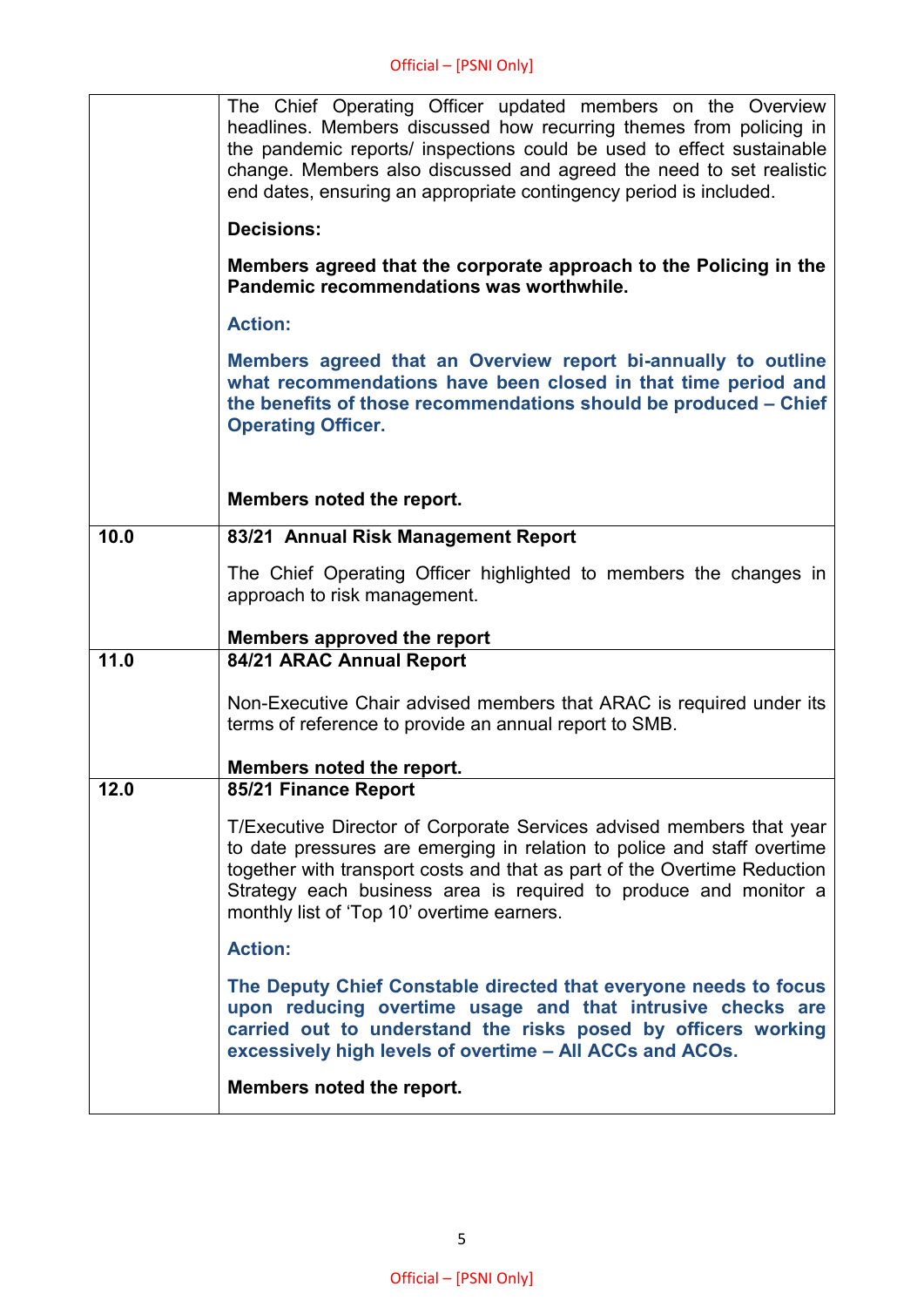| 13.0 | 86/21 Health & Safety Update Report                                                                                                                                                                                                   |
|------|---------------------------------------------------------------------------------------------------------------------------------------------------------------------------------------------------------------------------------------|
|      | The Deputy Chief Constable briefed members on the key health and<br>safety matters. Head of Legal Services briefed members on Health and<br><b>Safety Regulations.</b>                                                                |
|      | Action: Head of Legal Services to produce a briefing paper for<br>Health and Safety Board on health and safety requirements for non-<br>employees who are sub-contracted - Head of Legal Services.                                    |
|      | Members noted the report.                                                                                                                                                                                                             |
| 14.0 | 87/21 Annual PSNI Pension Report and Accounts                                                                                                                                                                                         |
|      | T/Executive Director of Corporate Services briefed members on the key<br>changes from previous versions of the Annual Report and Accounts<br>(Main and Pensions).                                                                     |
|      | <b>Decision:</b>                                                                                                                                                                                                                      |
|      | Members approved the Annual Report and Accounts.                                                                                                                                                                                      |
|      |                                                                                                                                                                                                                                       |
| 15.0 | 88/21 HQ Reception                                                                                                                                                                                                                    |
|      | T/Executive Director of Corporate Services briefed members on the<br>updated plans, elevations, costs and programme for redevelopment of<br>HQ reception. Members discussed the noise and disruption this<br>programme would involve. |
|      | <b>Decision:</b>                                                                                                                                                                                                                      |
|      | Members endorsed this updated proposal.                                                                                                                                                                                               |
|      | <b>Action: Head of Command Secretariat and Private Office to develop</b><br>a contingency plan for decanting offices and Chief Constable<br>accommodation for a temporary period of time during the<br>refurbishment programme.       |
| 16.0 | 89/21 Police Museum                                                                                                                                                                                                                   |
|      |                                                                                                                                                                                                                                       |
|      | T/Executive Director of Corporate Services outlined for members the<br>proposal that the Police Museum remains on existing site.                                                                                                      |
|      | Decision: Members accepted the proposal of location to remain on<br>existing site in principle.                                                                                                                                       |
|      |                                                                                                                                                                                                                                       |
|      |                                                                                                                                                                                                                                       |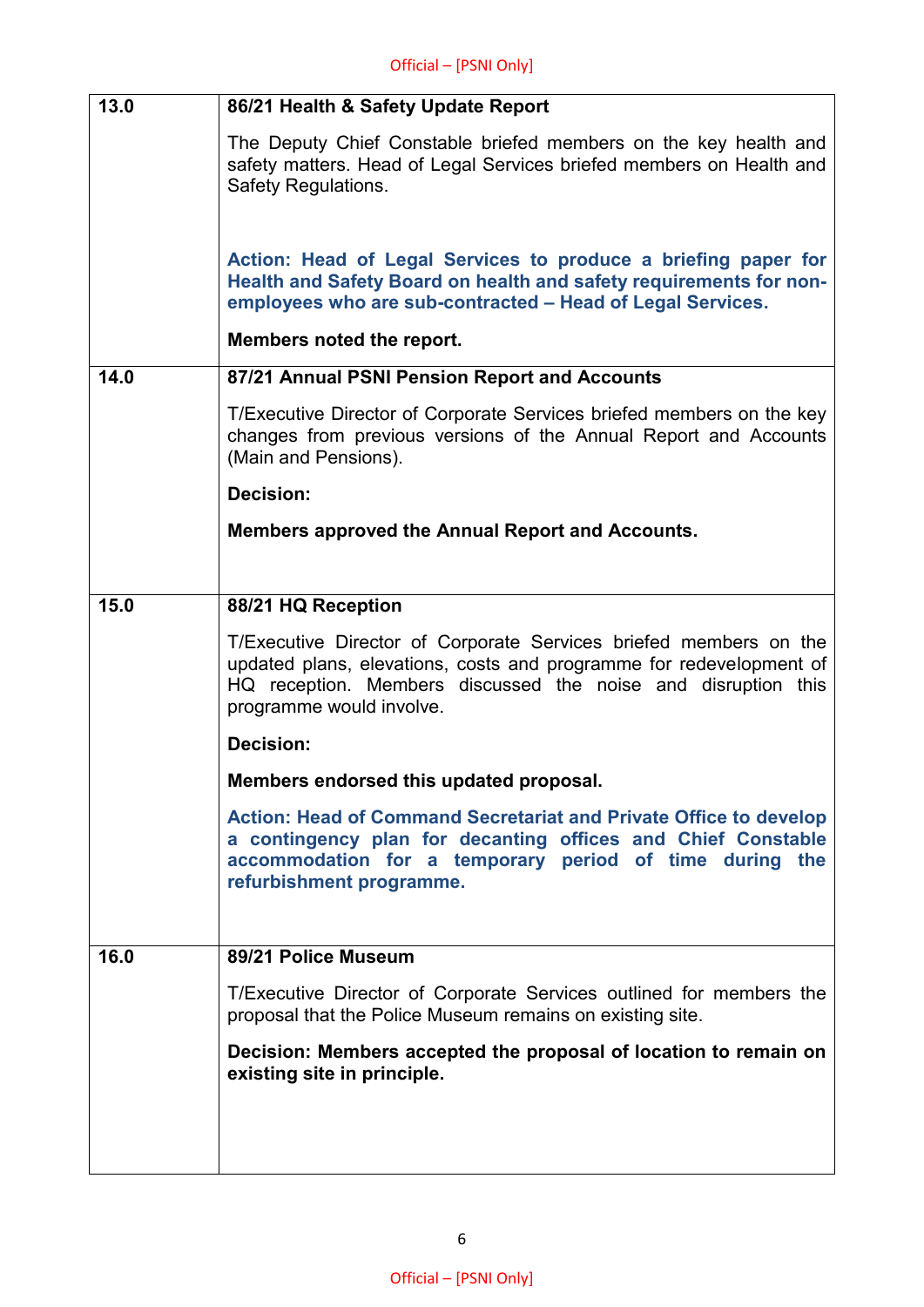|      | Members availed of a break between 12.20pm - 12.50pm.                                                                                                                                                                                                                                         |
|------|-----------------------------------------------------------------------------------------------------------------------------------------------------------------------------------------------------------------------------------------------------------------------------------------------|
|      |                                                                                                                                                                                                                                                                                               |
|      |                                                                                                                                                                                                                                                                                               |
| 17.0 | 91/21 Performance against the Northern Ireland Policing Plan                                                                                                                                                                                                                                  |
|      |                                                                                                                                                                                                                                                                                               |
|      | T/ACC Community Safety Department briefed members on the<br>highlights from the Performance against the Northern Ireland Policing<br>Plan. Director of Communications updated members on the progress of<br>the new website. T/ACC Community Safety Department noted all points<br>discussed. |
|      | <b>Action:</b>                                                                                                                                                                                                                                                                                |
|      | T/ACC Community Safety Department will produce an updated<br>version to include all points discussed.                                                                                                                                                                                         |
|      | <b>Action:</b>                                                                                                                                                                                                                                                                                |
|      | Audit on progress of accountability meetings and PULSE to be<br>reported back at September SMB - Deputy Chief Constable.                                                                                                                                                                      |
| 18.0 | 92/21 Community Relations Task Force                                                                                                                                                                                                                                                          |
|      | T/ACC Community Safety Department briefed members on the<br>proposed initial five strands. Members discussed including further<br>education colleges within the stakeholder map.                                                                                                              |
|      | <b>Decision:</b>                                                                                                                                                                                                                                                                              |
|      | Members agreed the outline proposal and approach.                                                                                                                                                                                                                                             |
| 19.0 | 93/21 Community Monitoring Stop and Search                                                                                                                                                                                                                                                    |
|      | T/ACC Operational Support Department outlined options for progressing<br>community monitoring of stop and search and recommendations to<br>implement Option one and Option five. Members discussed the five<br>options and agreed legislative change was required.                            |
|      | <b>Decision:</b>                                                                                                                                                                                                                                                                              |
|      | Members agreed to acknowledge the paper. Members agreed to<br>engage with DOJ to set out the related barriers and advocate for<br>legislative change similar to PACE.                                                                                                                         |
|      | <b>Action:</b>                                                                                                                                                                                                                                                                                |
|      | T/ACC Operational Support Department to engage with ICO and<br>DOJ to seek a written assessment of what the blockages to<br>obtaining explicit consent are and assess what, if any, legislative<br>changes are required - T/ACC Operational Support Department.                               |